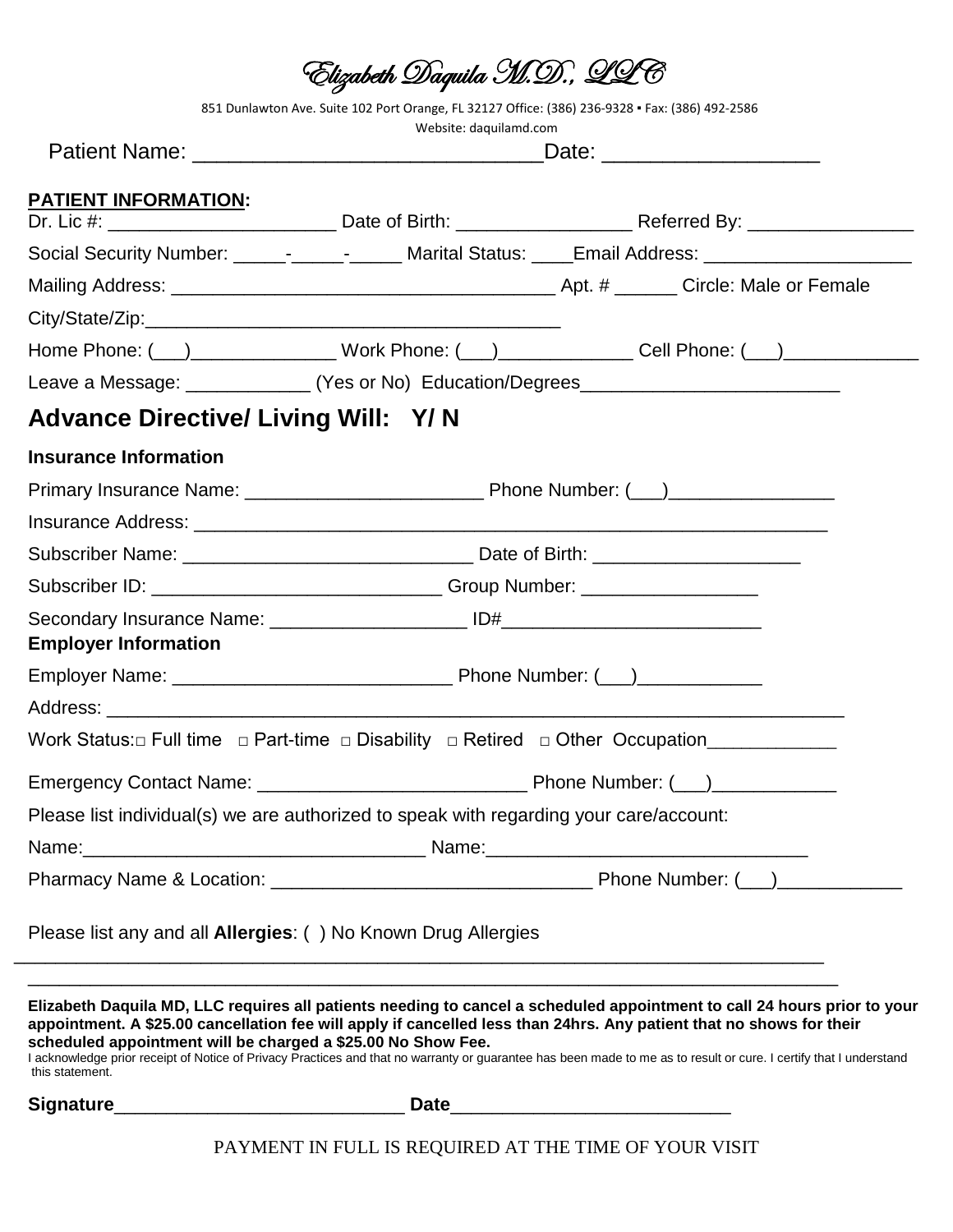# **Patient Personal History & Health Assessment**

| Do you take any prescription medications?<br>$\Box$ No                                                                |  |  |  |
|-----------------------------------------------------------------------------------------------------------------------|--|--|--|
| $\Box$ Yes - Please list names / dosages / frequency                                                                  |  |  |  |
|                                                                                                                       |  |  |  |
| <u> 1980 - Johann Stoff, deutscher Stoff, der Stoff, der Stoff, der Stoff, der Stoff, der Stoff, der Stoff, der S</u> |  |  |  |
|                                                                                                                       |  |  |  |
| Do you take daily vitamins / supplements?                                                                             |  |  |  |
| $\Box$ No                                                                                                             |  |  |  |
| $\square$ Yes                                                                                                         |  |  |  |
| <u> 1989 - Johann Stoff, amerikansk politiker (d. 1989)</u>                                                           |  |  |  |
| <b>Exercise:</b>                                                                                                      |  |  |  |
| □ Yes - __________________________________ times per week                                                             |  |  |  |
| $\Box$ No exercise                                                                                                    |  |  |  |
| <b>Caffeine Use:</b> $\Box$ No caffeine $\Box$ Yes - Check all that apply                                             |  |  |  |
| □ Coffee Soda □ Tea □ Energy Drinks                                                                                   |  |  |  |
|                                                                                                                       |  |  |  |
| Tobacco Use: $\square$ Never smoked                                                                                   |  |  |  |
| □Previous smoker - Quit ______________ years ago.                                                                     |  |  |  |
|                                                                                                                       |  |  |  |
|                                                                                                                       |  |  |  |
| Smokeless tobacco? □Yes □ No                                                                                          |  |  |  |
| Alcohol Use: $\Box$ No alcohol                                                                                        |  |  |  |
| Social - How many drinks per week? ________________                                                                   |  |  |  |
| Daily - How many drinks per day? _________________                                                                    |  |  |  |
| Recovering alcoholic - Sober for _______________________ years.                                                       |  |  |  |
| <b>Drug Use:</b> $\Box$ No history of drug use                                                                        |  |  |  |
| $\Box$ Yes, have used drugs in the past $-\Box$ Marijuana $\Box$ Heroin $\Box$ Cocaine $\Box$ Other                   |  |  |  |
|                                                                                                                       |  |  |  |
|                                                                                                                       |  |  |  |

Have you ever abused prescription drugs? □ Yes □ No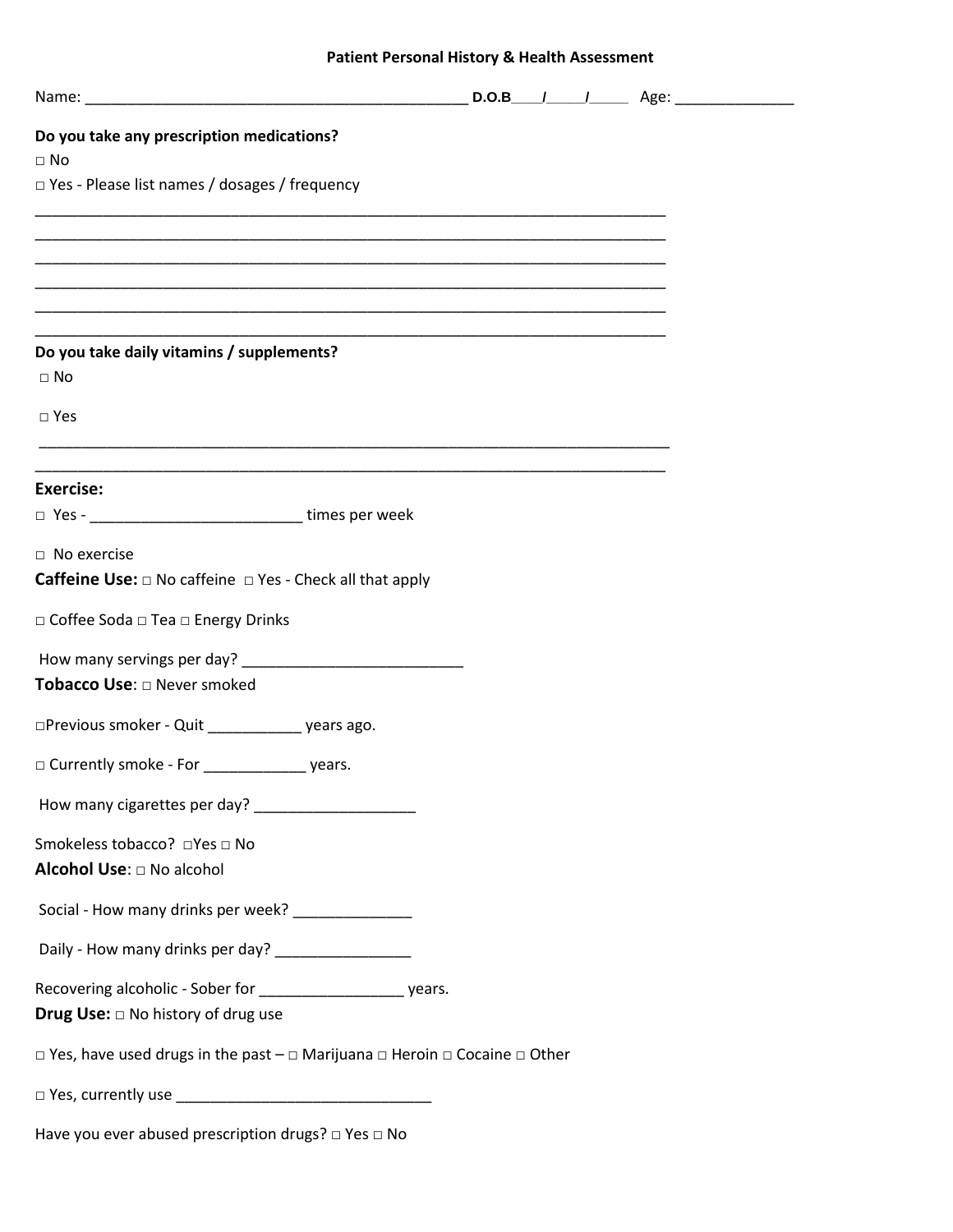| Past Medical History (Personal): Please check all that apply                                                                                                                                                                                                                                                                                                                          |  |  |  |  |
|---------------------------------------------------------------------------------------------------------------------------------------------------------------------------------------------------------------------------------------------------------------------------------------------------------------------------------------------------------------------------------------|--|--|--|--|
|                                                                                                                                                                                                                                                                                                                                                                                       |  |  |  |  |
|                                                                                                                                                                                                                                                                                                                                                                                       |  |  |  |  |
|                                                                                                                                                                                                                                                                                                                                                                                       |  |  |  |  |
|                                                                                                                                                                                                                                                                                                                                                                                       |  |  |  |  |
| $\Box \text{ Arthritis } \begin{tabular}{ c c c c } \hline \rule{0.3cm}{.2cm} \rule{0.3cm}{.2cm} \rule{0.3cm}{.2cm} \rule{0.3cm}{.2cm} \rule{0.3cm}{.2cm} \rule{0.3cm}{.2cm} \rule{0.3cm}{.2cm} \rule{0.3cm}{.2cm} \rule{0.3cm}{.2cm} \rule{0.3cm}{.2cm} \rule{0.3cm}{.2cm} \rule{0.3cm}{.2cm} \rule{0.3cm}{.2cm} \rule{0.3cm}{.2cm} \rule{0.3cm}{.2cm} \rule{0.3cm}{.2cm$            |  |  |  |  |
|                                                                                                                                                                                                                                                                                                                                                                                       |  |  |  |  |
|                                                                                                                                                                                                                                                                                                                                                                                       |  |  |  |  |
|                                                                                                                                                                                                                                                                                                                                                                                       |  |  |  |  |
| $\hfill\square \text{ COPD} \begin{picture}(10,10) \put(0,0){\dashbox{0.5}(10,0){ }} \put(0,0){\dashbox{0.5}(10,0){ }} \put(0,0){\dashbox{0.5}(10,0){ }} \put(0,0){\dashbox{0.5}(10,0){ }} \put(0,0){\dashbox{0.5}(10,0){ }} \put(0,0){\dashbox{0.5}(10,0){ }} \put(0,0){\dashbox{0.5}(10,0){ }} \put(0,0){\dashbox{0.5}(10,0){ }} \put(0,0){\dashbox{0.5}(10,0){ }} \put(0,0){\dash$ |  |  |  |  |
|                                                                                                                                                                                                                                                                                                                                                                                       |  |  |  |  |
|                                                                                                                                                                                                                                                                                                                                                                                       |  |  |  |  |
|                                                                                                                                                                                                                                                                                                                                                                                       |  |  |  |  |
|                                                                                                                                                                                                                                                                                                                                                                                       |  |  |  |  |
|                                                                                                                                                                                                                                                                                                                                                                                       |  |  |  |  |
|                                                                                                                                                                                                                                                                                                                                                                                       |  |  |  |  |
|                                                                                                                                                                                                                                                                                                                                                                                       |  |  |  |  |
|                                                                                                                                                                                                                                                                                                                                                                                       |  |  |  |  |
|                                                                                                                                                                                                                                                                                                                                                                                       |  |  |  |  |
|                                                                                                                                                                                                                                                                                                                                                                                       |  |  |  |  |
|                                                                                                                                                                                                                                                                                                                                                                                       |  |  |  |  |
|                                                                                                                                                                                                                                                                                                                                                                                       |  |  |  |  |
|                                                                                                                                                                                                                                                                                                                                                                                       |  |  |  |  |
|                                                                                                                                                                                                                                                                                                                                                                                       |  |  |  |  |
|                                                                                                                                                                                                                                                                                                                                                                                       |  |  |  |  |
|                                                                                                                                                                                                                                                                                                                                                                                       |  |  |  |  |
|                                                                                                                                                                                                                                                                                                                                                                                       |  |  |  |  |
|                                                                                                                                                                                                                                                                                                                                                                                       |  |  |  |  |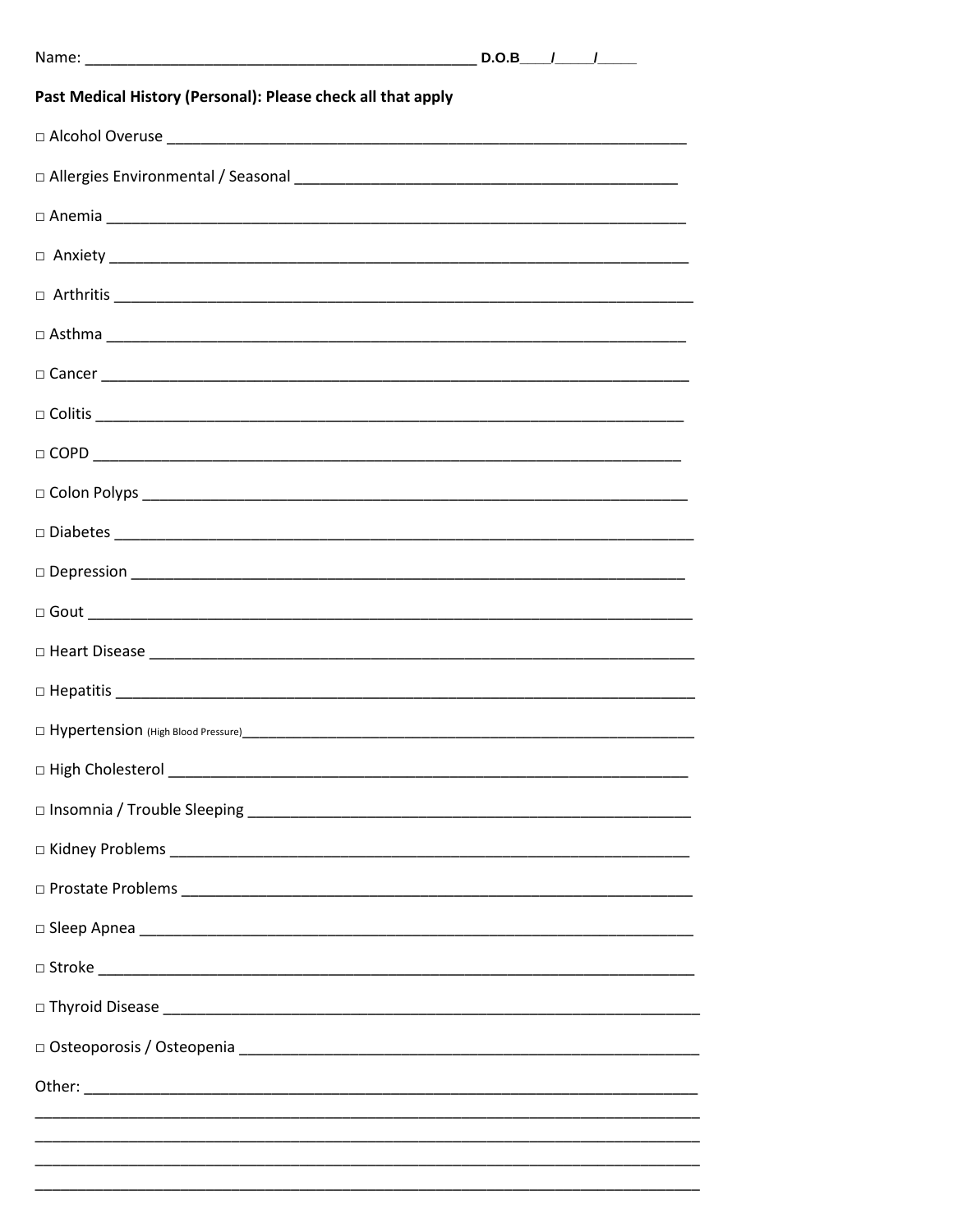| <b>Past Surgeries:</b> |                                             |  |  |
|------------------------|---------------------------------------------|--|--|
|                        |                                             |  |  |
|                        |                                             |  |  |
|                        |                                             |  |  |
|                        |                                             |  |  |
|                        | <b>Hospitalizations / Serious Injuries:</b> |  |  |
|                        |                                             |  |  |
|                        |                                             |  |  |
|                        |                                             |  |  |
|                        |                                             |  |  |
| <b>Family History:</b> |                                             |  |  |
|                        | Mother $\Box$ Living Age ___________        |  |  |
|                        |                                             |  |  |
|                        |                                             |  |  |
|                        |                                             |  |  |
|                        |                                             |  |  |
|                        |                                             |  |  |
|                        |                                             |  |  |
|                        |                                             |  |  |
| <b>Brothers</b>        |                                             |  |  |
|                        |                                             |  |  |
|                        |                                             |  |  |
| Sisters                |                                             |  |  |
|                        |                                             |  |  |
|                        |                                             |  |  |
|                        |                                             |  |  |
|                        |                                             |  |  |
|                        |                                             |  |  |
|                        |                                             |  |  |
|                        |                                             |  |  |
|                        |                                             |  |  |
|                        |                                             |  |  |
| Other                  |                                             |  |  |
|                        |                                             |  |  |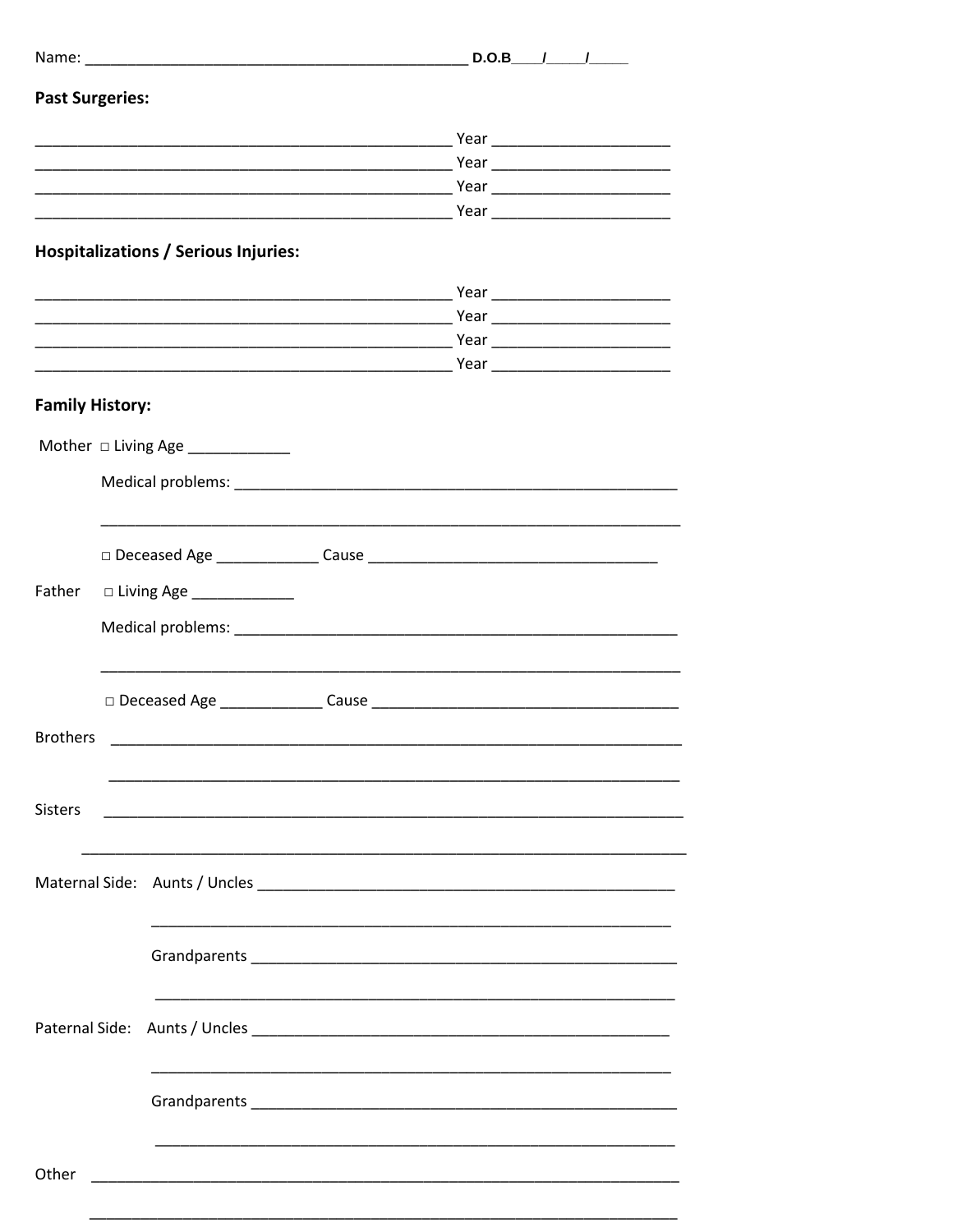| MALES Preventative Screenings:                        | <b>FEMALES</b>                                        |
|-------------------------------------------------------|-------------------------------------------------------|
|                                                       | <b>OB /GYN History:</b>                               |
|                                                       | How many pregnancies have you had? __________________ |
|                                                       |                                                       |
| Last PSA (prostate blood test) ______________________ | Vaginal or C/Section                                  |
|                                                       | How many miscarriages / abortions?                    |
| Last rectal exam / prostate check __________________  | Any complications during any pregnancies?             |
|                                                       |                                                       |
|                                                       | <b>Menstrual History:</b>                             |
| Last tetanus vaccine<br>Last tetanus vaccine          |                                                       |
|                                                       |                                                       |
|                                                       | If yes, are your periods regular / irregular          |
|                                                       |                                                       |
|                                                       | If no, when did you stop menstruating? ______________ |
|                                                       | <b>FEMALES</b> Preventative Screenings:               |
| <b>DIABETICS</b>                                      |                                                       |
| Are you diabetic? □ Yes □ No                          |                                                       |
| Last diabetic foot exam ___________                   | Last pap / well woman exam                            |
|                                                       |                                                       |
| Last diabetic eye exam ____________                   |                                                       |
|                                                       |                                                       |
|                                                       |                                                       |
|                                                       |                                                       |
|                                                       |                                                       |
|                                                       |                                                       |
|                                                       |                                                       |
|                                                       |                                                       |
|                                                       |                                                       |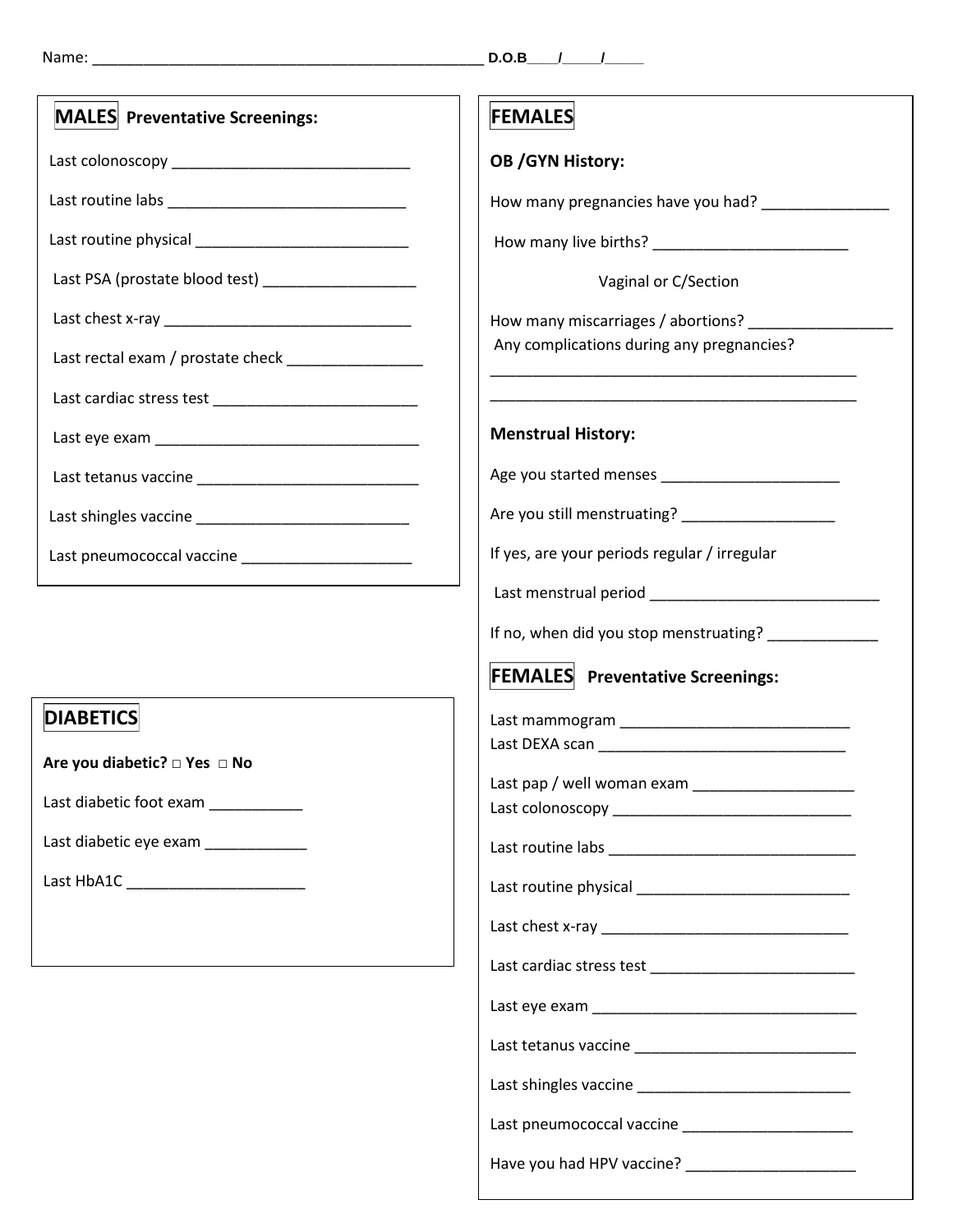# **REVIEW OF SYSTEMS: Check (**√**) any symptoms you have had in the LAST MONTH**

### General:

□ Fever □ Chills □ Sweats □ Loss of Appetite □ Fatigue □ Weakness □ Malaise □ Weight Loss □ Sleep Disorder

# Ear/Nose/Throat

□ Earache □ Ear Discharge □ Decrease Hearing □ Nasal Congestion □ Nosebleeds □ Sore Throat □ Hoarseness □ Difficulty Swallowing

# Eyes:

□ Blurring □ Double Vision □ Irritation □ Discharge □ Vision Loss □ Eye Pain □ Eye Pain In Light

# Cardiovascular:

□ Chest Pain □ Fainting □ Shortness of Breath Walking □ Shortness of Breath Laying Flat □ Shortness of Breath at Night □ Leg Swelling

# Respiratory:

□ Cough □ Shortness of Breath □ Excessive Sputum □ Coughing up Blood □ Wheezing □ Pleurisy

# Gastrointestinal:

□ Nausea □ Vomiting □ Diarrhea □ Constipation □ Change in bowel habits □ Abdominal Pain □ Black Stool □ Bloody Stool □ Jaundice □ Gas/Bloating □ Indigestion/ Heartburn □ Pain with Swallowing

# Musculoskeletal:

□ Back Pain □ Joint Pain □ Joint Swelling □ Muscle Cramps □ Muscle Weakness □ Stiffness □ Arthritis □ Sciatica □ Restless Legs □ Leg Pain at Night □ Leg Pain with Exercise

# Skin:

□ Rash □ Itching □ Dryness □ Suspicious Lesions

# Neurological:

□ Paralysis □ Numbness □ Seizures □ Tremors □ Vertigo □ Loss of Vision □ Frequent Falls □ Frequent Headaches □ Difficulty Walking □ Weakness □ Fainting □ Headache

# Mental:

□ Depression □ Anxiety □ Memory Loss □ Suicidal Thoughts □ Hallucinations □ Paranoia □ Phobia □ Confusion

# **If being seen for:**

**Weight Loss –** What is your greatest area of concern on physical appearance?

**Facial Aesthetics –** Mark the greatest area of concern on the chart below.

Pain - Shade the areas where you have pain. If it travels, mark with an 'X' where it starts and draw an arrow to where it spreads.

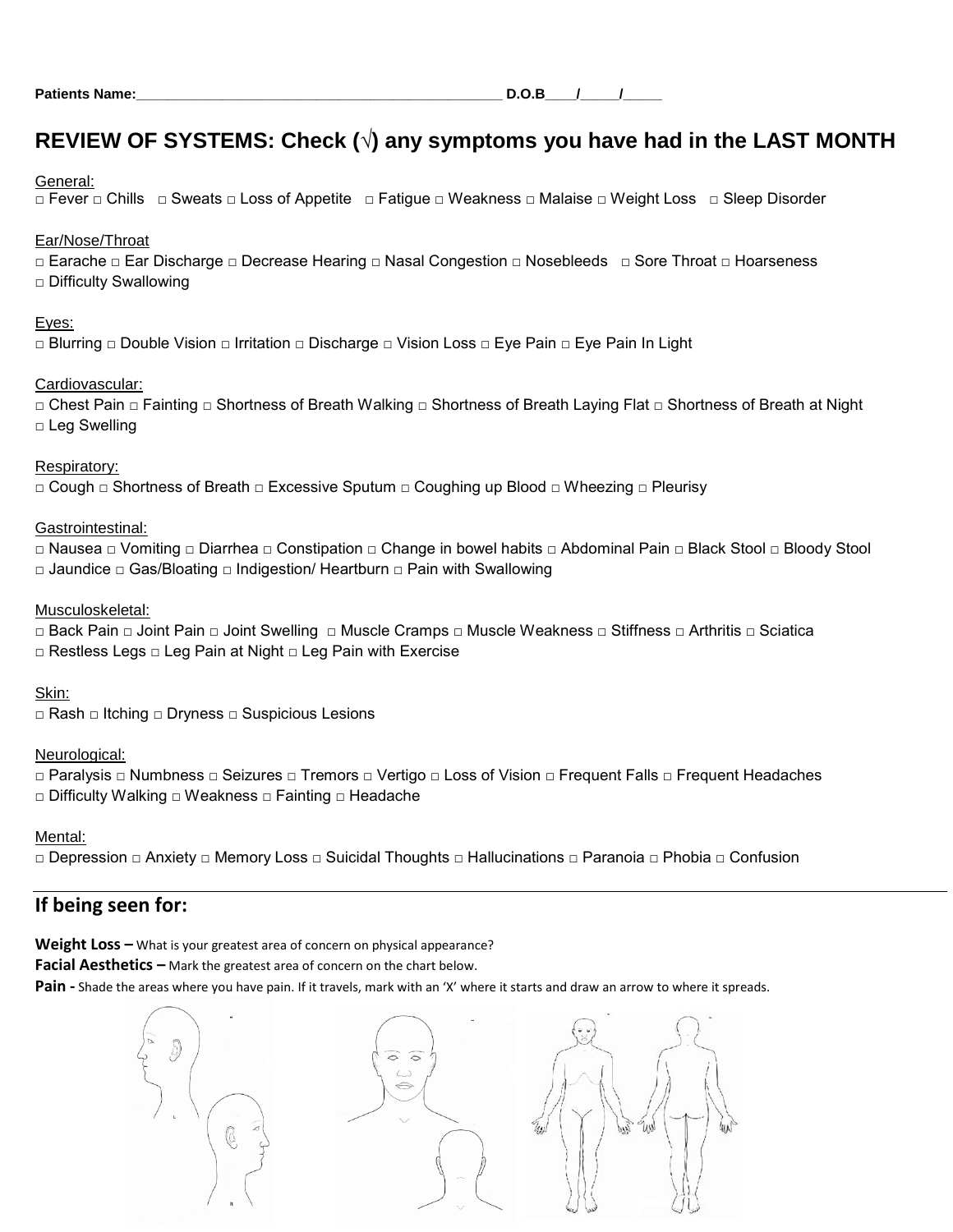Elizabeth Daquila M.D., LLC

851 Dunlawton Ave. Suite 102 Port Orange, FL 32127 Office: (386) 236-9328 ▪ Fax: (386) 492-2586

### **PATIENT HIPAA CONSENT FORM**

**I understand that I have certain rights to privacy regarding my protected health information. These rights are given to my under the Health Insurance Portability and Accountability Act of 1996 (HIPPA). I understand that by signing this consent I authorize you to use and disclose my protected health information to carry out:**

- Treatment (including direct or indirect treatment by other healthcare providers involved in my treatment);
- Obtaining payment from third party payers(e.g. my insurance company);
- The day-to-day healthcare operations of your practice.

I have also been informed of and given the right to review and secure a copy of your Notice of Privacy Practices, which contains a more complete description of the uses and disclosure of protected health information and my right under HIPPA. I understand that you reserve the right to change the terms of this notice from time to time and that I may contact you at any time to obtain the most current copy of this notice.

I understand that I have the right to request restrictions on how my protected health information is used and disclosed to carry out treatment, payment and health care operations, but that you are not required to agree to these requested restrictions. However, if you do agree, you are then bound to comply with this restriction.

I understand that I may revoke this consent, in writing, at any time. However, any use or disclosure that occurred prior to the date I revoke this consent is not affected.

| Signed this               | day of |  |
|---------------------------|--------|--|
| <b>Print Patient Name</b> |        |  |
| Signature                 |        |  |

Relationship to Patient\_\_\_\_\_\_\_\_\_\_\_\_\_\_\_\_\_\_\_\_\_\_\_\_\_\_\_\_\_\_\_\_\_\_\_\_\_\_\_\_\_\_\_

#### **Pregnancy Disclosure**

#### To the best of my knowledge, **I AM NOT PREGNANT**.

If I am not pregnant, I will use appropriate contraception/birth control during my course of treatment. I accept that it is **MY responsibility** to inform my physician immediately if I become pregnant.

#### **If I am pregnant or am uncertain, I WILL NOTIFY MY PHYSICIAN IMMEDIATELY.**

All of the above possible side effects of medication(s) have been fully explained to me and I understand that, at the present, there have not been enough studies conducted on the long-term use of many medication(s) i.e. opioid(s)/narcotics to assure complete safety to my unborn child (ren). With full knowledge of this, I consent to its use and hold my physician harmless for injuries to the embryo/fetus/baby.

Patient Signature **Date** Date **Date Communist Construction** Date Mitness Date

\_\_\_\_\_\_\_\_\_\_\_\_\_\_\_\_\_\_\_\_\_\_\_\_\_\_\_\_ \_\_\_\_\_\_\_\_ \_\_\_\_\_\_\_\_\_\_\_\_\_\_\_\_\_\_\_\_\_\_\_\_\_\_\_\_\_ \_\_\_\_\_\_\_\_\_

# **Bio-Identical Hormone Replacement Disclaimer**

, have been advised to have a yearly gynecological exam as well as a mammogram (if age appropriate). It is my responsibility to provide these records to Dr. Daquila.

I understand if I fail to provide Dr. Daquila with records of these important studies, Elizabeth Daquila MD, LLC cannot be held liable for any missed diagnosis these procedures would indicate.